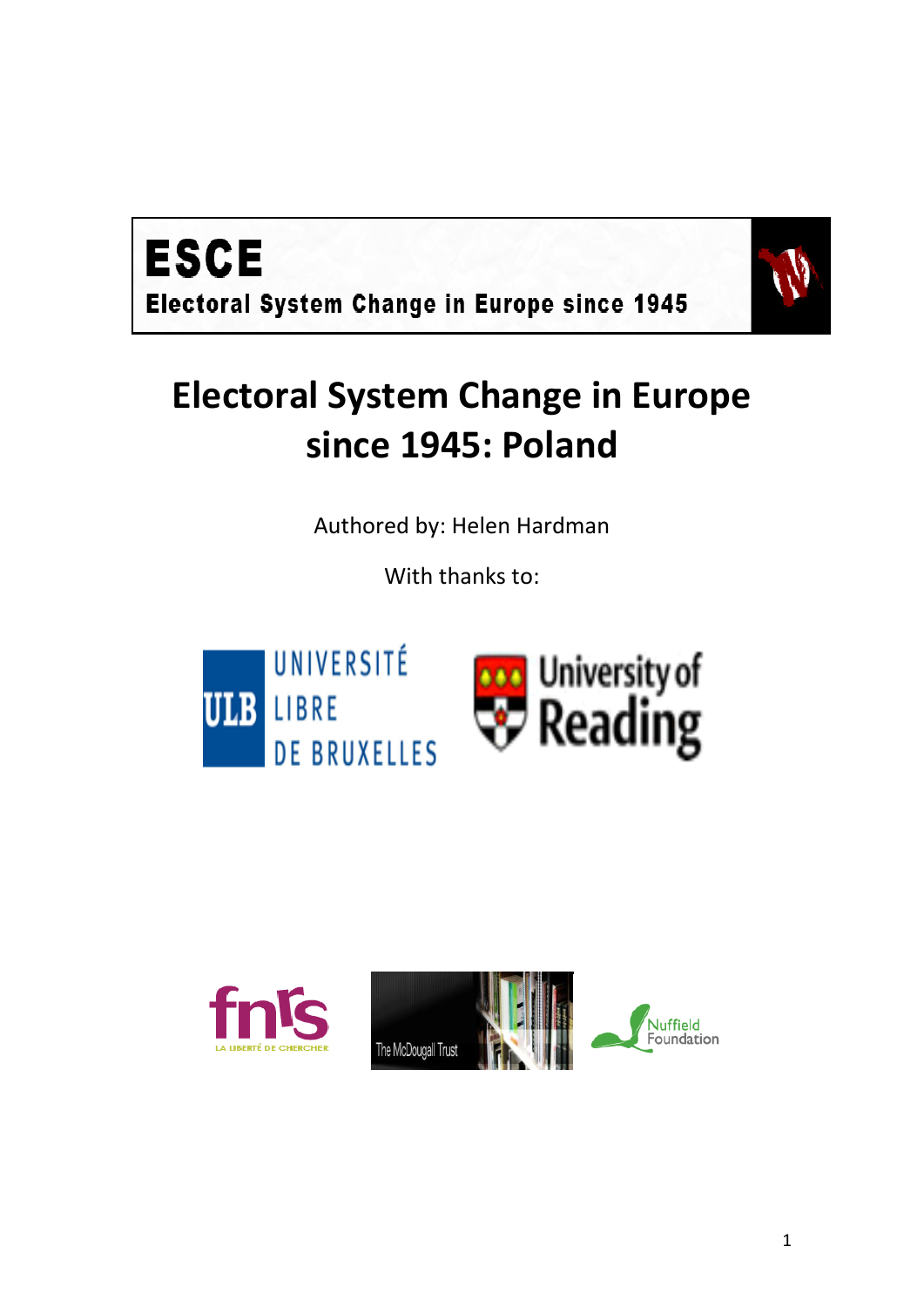

## **Section 1: Overview of Polish Electoral System Changes since 1945**

From 1956 to 1985, deputies to the Sejm (Polish lower house) were elected entirely in quasicompetitive elections in SMDs. Candidates from certain approved workers' organisations registered with the authorities were able to compete with the Polish United Workers' Party (PZPR) in elections to the Sejm. $<sup>1</sup>$  In 1985 the law was modified to include a wider range of</sup> parties, some of which were Catholic-based organisations.<sup>2</sup> In conjunction with the SMD system of election, the new law made provision for up to 15 per cent of seats to be allocated according to a party list system.<sup>3</sup> Ostensibly, therefore, a multi-party system was in operation, in that a number of parties, other than the PZPR, competed for seats in the Sejm. At the same time, as late as 1989 these other parties remained in obeisance to the PZPR, and recognised its leading role in society at least until 1989.<sup>4</sup> A new law on elections to the Sejm was endorsed in April 1989, which slightly modified the existing mixed system by reducing the percentage of mandates elected through party lists from 15 per cent to 10 per cent.<sup>5</sup> The rest of the seats remained contested in SMDs, through a two-round system, and the new law provided that at least one 'independent' candidate must be elected to each region.<sup>6</sup> In the event that no candidate reached the 50% threshold, there were to be re-run elections between those 2 or more candidates that received the highest number of votes.<sup>7</sup> While this law provided conditions whereby independent and opposition candidates could compete (so long as they were operational 'nationwide' and had secured sufficient supporting signatures) $^8$ , there were restrictions on the number of seats to be allocated to each of the main parties, as had been agreed during the Round Table negotiations.<sup>9</sup> This system cannot, therefore, be considered as free or fair, but rather transitional. In 1991 the Polish Parliament introduced a new law, replacing the 1989 mixed system with a two-tier open-list system of PR. Since 1991, there have been several relatively minor amendments to the system – with the number of districts (and, consequently the average district magnitude) and seat allocation formulae being amended several times – the most significant of these changes was the abolition of the national upper tier in 2001. Furthermore, party and coalition thresholds at the district and nationwide levels were introduced into Polish electoral law, in 1993 and such thresholds (with minor amendments) have remained in place since then.

1

 $<sup>1</sup>$  Article 33, 1956 Law</sup>

 $2$  Article 51, 1985 Law

 $3$  Article 11, 1985 Law

 $^4$  Interview with former Prime Minister, Leszek Miller (30 September 2010); interview with former speaker of the Sejm in 1988, Jerzy Urban (28 September 2010)

<sup>5</sup> Article 9, 1989 Law

 $<sup>6</sup>$  Article 39(1), 1989 Law</sup>

 $^{7}$  Article 78(4); 78(5), 1989 Law

 $^8$  Article 40(2)

 $^9$  Article 39(1)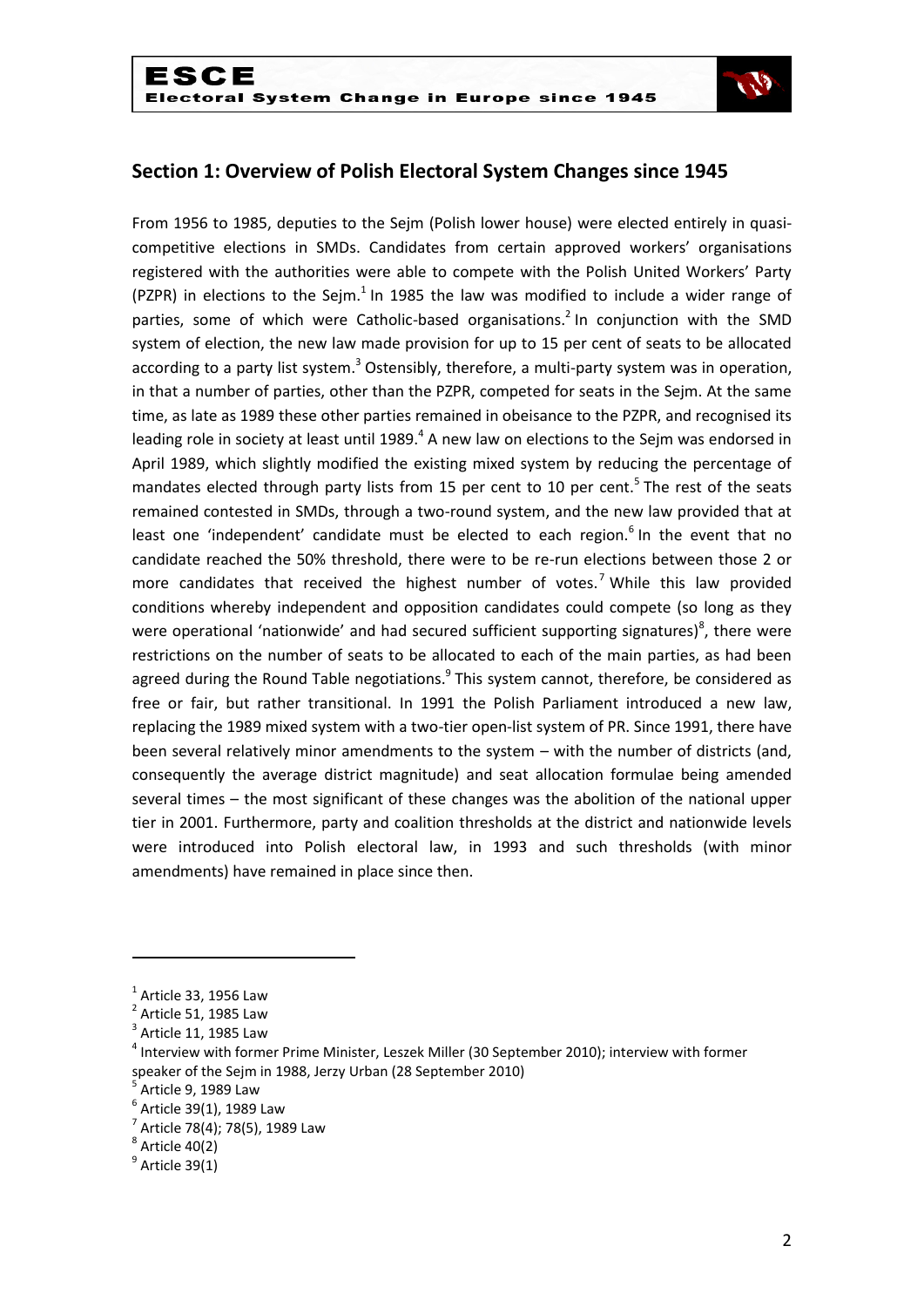

## **Section 2: Relevant Electoral System changes in Poland since 1945**

|                                                                                                                                                                                                                                                                       |                                                                                                                                                                                                                           | Date of    |                                                                                                                                                                                                       | Relevant   |
|-----------------------------------------------------------------------------------------------------------------------------------------------------------------------------------------------------------------------------------------------------------------------|---------------------------------------------------------------------------------------------------------------------------------------------------------------------------------------------------------------------------|------------|-------------------------------------------------------------------------------------------------------------------------------------------------------------------------------------------------------|------------|
|                                                                                                                                                                                                                                                                       |                                                                                                                                                                                                                           | enactment  |                                                                                                                                                                                                       | to the     |
| Law                                                                                                                                                                                                                                                                   | Amendment                                                                                                                                                                                                                 |            | Location                                                                                                                                                                                              | research   |
| Law of 7 April 1989, Regulations on<br>elections to the Sejm of the Polish<br>People's Republic, X parliamentary<br>term, 1989-1993.<br>Journal of Laws 1989 Nr 19, item<br>102, 1989-04-08.                                                                          |                                                                                                                                                                                                                           | 08.04.1989 | http://g.ekspert.infor.pl/p/ da<br>ne/akty pdf/DZU/1989/19/10<br>2.pdf#zoom=90<br>in English<br>http://www2.essex.ac.uk/elec<br>t/database/legislationAll.asp?c<br>ountry=poland&legislation=pl<br>89 | Maybe      |
|                                                                                                                                                                                                                                                                       | Decree of 12 June 1989 on<br>amendments to the Law -<br>Regulations on elections to the<br>Sejm of the Polish People's<br>Republic, X parliamentary term,<br>1989-1993.<br>Journal of Laws, Nr 36, 198 of<br>13 June 1989 | 13.06.1989 | http://g.ekspert.infor.pl/p/ da<br>ne/akty pdf/DZU/1989/36/19<br>8.pdf#zoom=90                                                                                                                        |            |
| Law of 28 June 1991. Regulations<br>on elections to the Sejm of the<br>Polish Republic.<br>Journal of Laws Nr 59, item 252 of<br>3 July 1991                                                                                                                          |                                                                                                                                                                                                                           | 03.07.1991 | http://g.ekspert.infor.pl/p/ da<br>ne/akty pdf/DZU/1991/59/25<br>2.pdf#zoom=90<br>in English<br>http://www2.essex.ac.uk/elec<br>t/database/legislationAll.asp?c<br>ountry=poland&legislation=pl<br>91 | <b>Yes</b> |
| Decision of the Constitutional<br>Court of 2 October 1991 on the<br>interpretation of Article 81, para. 5<br>of the Law of 28 June 1991<br>Regulations on elections to the<br>Sejm of the Polish Republic.<br>Journal of Laws, Nr 90, item 407 of<br>11 October 1991. |                                                                                                                                                                                                                           | 10.10.1991 | http://g.ekspert.infor.pl/p/ da<br>ne/akty_pdf/DZU/1991/90/40<br>7.pdf#zoom=90                                                                                                                        |            |
| Decision of the Constitutional<br>Court of 21 August 1991 on the<br>interpretation of Article 8 of the                                                                                                                                                                |                                                                                                                                                                                                                           | 21.08.1991 | http://g.ekspert.infor.pl/p/ da<br>ne/akty pdf/DZU/1991/81/36                                                                                                                                         |            |

#### **Table 1. Summary of Polish Electoral Laws and Amendments since 1945**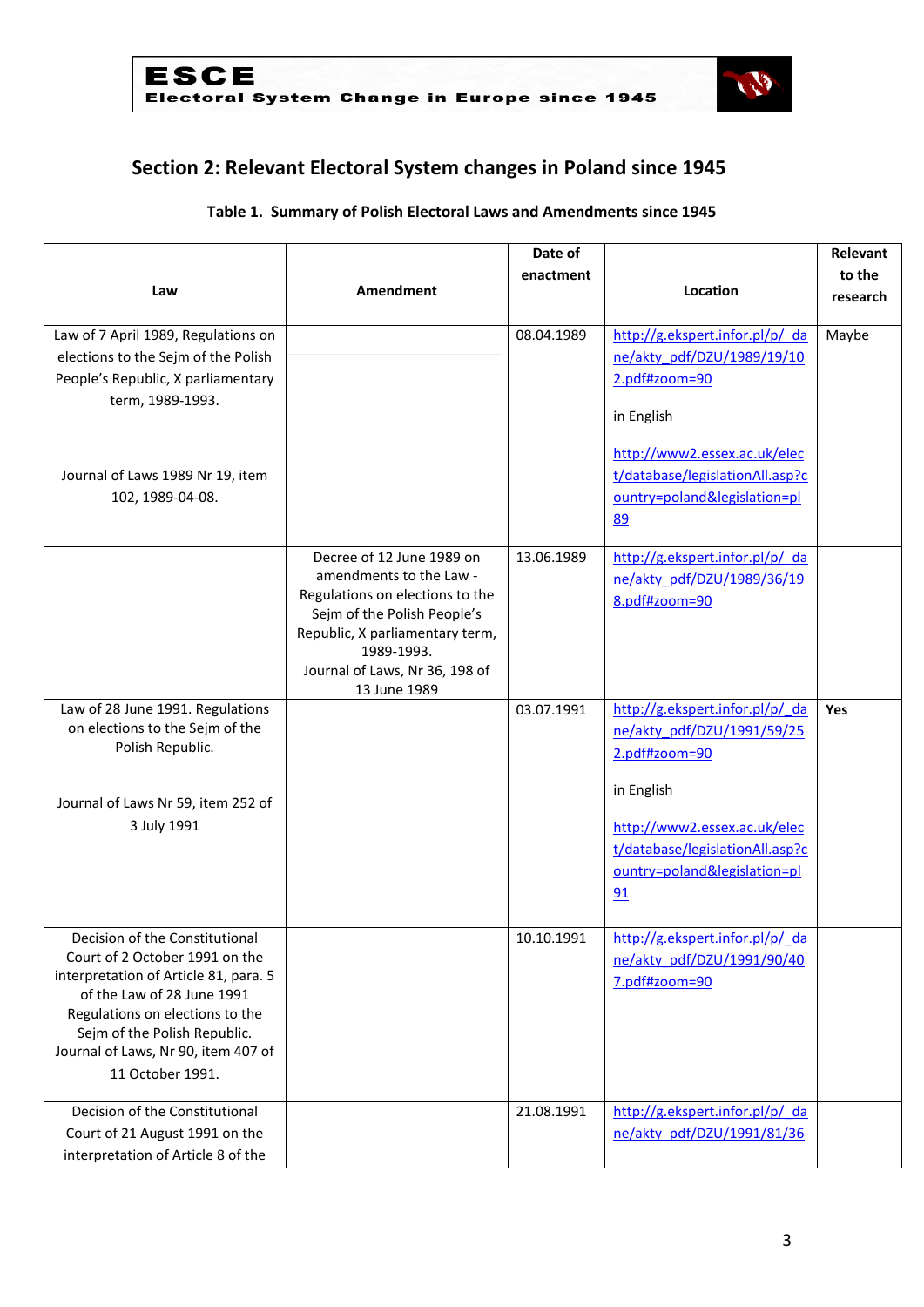

| Law of 28 June1991, Regulations                                           |                                 |            | 4.pdf#zoom=90                   |            |
|---------------------------------------------------------------------------|---------------------------------|------------|---------------------------------|------------|
| on elections to the Sejm of the                                           |                                 |            |                                 |            |
| Polish Republic.                                                          |                                 |            |                                 |            |
|                                                                           |                                 |            |                                 |            |
| Journal of Laws Nr 81, item 364 of                                        |                                 |            |                                 |            |
| 11 September 1991.                                                        |                                 |            |                                 |            |
|                                                                           |                                 |            |                                 |            |
| Decision of the Constitutional                                            |                                 | 10.11.1992 | http://g.ekspert.infor.pl/p/ da |            |
| Court of the 15 October 1992 on                                           |                                 |            | ne/akty_pdf/DZU/1992/79/40      |            |
| the interpretation of Article 100,                                        |                                 |            | 4.pdf#zoom=90                   |            |
| para. 2 of the law of 28 June 1992                                        |                                 |            |                                 |            |
| [sic] - Regulations on the elections                                      |                                 |            |                                 |            |
| to the Sejm of the Polish Republic.<br>Journal of Laws Nr 79, item 404 of |                                 |            |                                 |            |
|                                                                           |                                 |            |                                 |            |
| 27 October 1991.                                                          |                                 |            |                                 |            |
| Law of the 28 May, 1993                                                   |                                 | 15.06.1993 | http://g.ekspert.infor.pl/p/ da | Yes        |
| Regulations on the elections to the                                       |                                 |            | ne/akty_pdf/DZU/1993/45/20      |            |
| Sejm of the Polish Republic.                                              |                                 |            | 5.pdf#zoom=90                   |            |
| Journal of Laws Nr 45, item 205 of                                        |                                 |            |                                 |            |
| 2 June 1993                                                               |                                 |            | in English:                     |            |
|                                                                           |                                 |            |                                 |            |
|                                                                           |                                 |            | http://www2.essex.ac.uk/elec    |            |
|                                                                           |                                 |            | t/database/legislationAll.asp?c |            |
|                                                                           |                                 |            | ountry=poland&legislation=pl    |            |
|                                                                           |                                 |            | 93                              |            |
|                                                                           |                                 |            |                                 |            |
| Decision of the Constitutional                                            |                                 | 23.07.1993 |                                 |            |
| Court of 14 July 1993 on                                                  |                                 |            |                                 |            |
| establishing a universally binding                                        |                                 |            |                                 |            |
| interpretation of the amendments                                          |                                 |            | http://g.ekspert.infor.pl/p/ da |            |
| to Article 124, para. 1 of the Law of                                     |                                 |            |                                 |            |
| 28 May, 1993 - Regulations on the                                         |                                 |            | ne/akty_pdf/DZU/1993/66/31      |            |
| elections to the Sejm of the Polish                                       |                                 |            | 8.pdf#zoom=90                   |            |
| Republic together with Article 81,                                        |                                 |            |                                 |            |
| para. 5, point 4 of the same law                                          |                                 |            |                                 |            |
| with regard to Article 189 of the                                         |                                 |            |                                 |            |
| Constitution.                                                             |                                 |            |                                 |            |
|                                                                           |                                 |            |                                 |            |
| Journal of Laws Nr 66, item 318 of                                        |                                 |            |                                 |            |
| 23 July 1993                                                              |                                 |            |                                 |            |
|                                                                           |                                 |            |                                 |            |
|                                                                           | Law of 6 March 1997 on          | 16.05.1997 | http://g.ekspert.infor.pl/p/ da | <b>Yes</b> |
|                                                                           | amendments to the Law -         |            | ne/akty_pdf/DZU/1997/47/29      |            |
|                                                                           | Regulations on the elections to |            |                                 |            |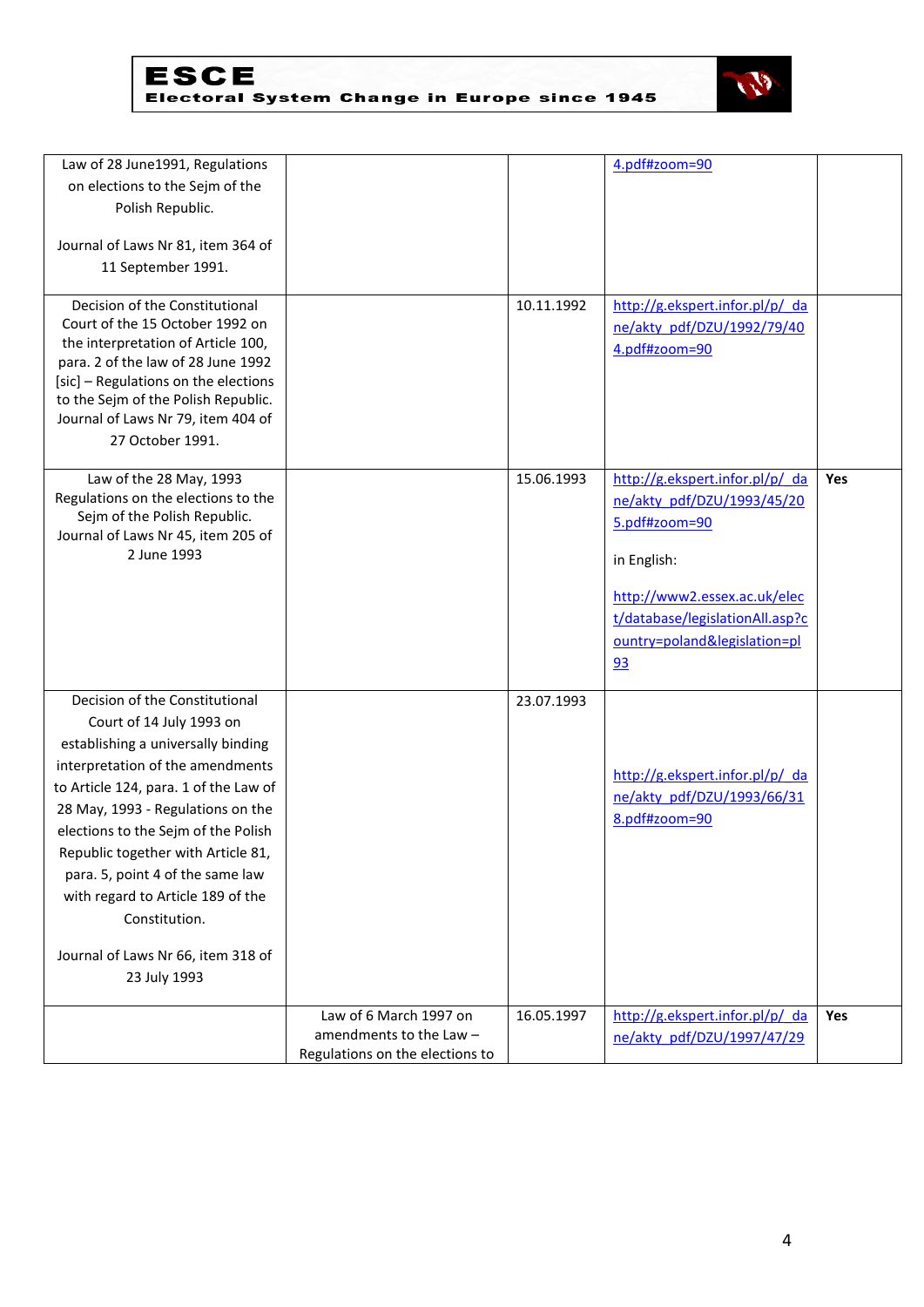

| the Sejm of the Polish Republic. | 7.pdf#zoom=90 |  |
|----------------------------------|---------------|--|
| Journal of Laws Nr 47, item 297  |               |  |
| of 16 May 1997. <sup>10</sup>    |               |  |

## **Section 3: Details of previous electoral systems and electoral system changes.**

#### *3.1 The 1991 Electoral System*

In 1991 the Polish Parliament introduced a new law, replacing the 1989 mixed system with a two-tier open-list system of PR. 460 candidates were to be elected to the Sejm, of which 391 were elected at the district level, and 69 were elected through nationwide party lists.<sup>11</sup> Districts were determined according to population size, and a minimum of 7 mandates were to be allocated to each electoral district.<sup>12</sup> Party lists at the district level were to contain at least 10 candidates, while the national lists were to contain at least 35 candidates.<sup>13</sup> Candidates could only compete in the national party lists if they had been nominated at the district level also. $14$ 

*Assembly size*. 460 seats.

*Districts and district magnitude*. An appendix to the law specified the number of seats to be allocated in each of the electoral districts. The law provided that the State Electoral Commission could propose amendments (to reflect growth or decrease in constituencies' population) to this fixed district magnitude. These proposed changes were to be submitted to the Sejm for consideration no less than 12 months before the end of a parliamentary term, and were to be decided by the Sejm no less than 9 months before the end of a parliamentary term.

*Nature of votes that can be cast*. District party lists were to be open: Voters were to indicate with 'X' one preferred candidate. Voters voted once only, at the district level, and on the basis of these results, seats were allocated at the second tier.

*Party threshold*. While there was no threshold for parties proposing candidates in the district list elections, parties competing in the nationwide list elections needed to secure a minimum of 5 per cent of all votes cast in the district elections, or have won at least 5 seats (out of a total of 391, that is 1.3% of all mandates) in the district elections, to be eligible for mandates.

1

<sup>&</sup>lt;sup>10</sup> Ustawa z dnia 6 marca 1997 r. o zmianie ustawy - Ordynacja wyborcza do Sejmu Rzeczypospolitej Polskiej. Dziennik Ustaw Nr 47 pozycja 297 z 16 maja 1997

 $11$  Article 2, 2(1), 2(2), 1991 Law

 $12$  Article 36(1-3), 1991 Law

<sup>&</sup>lt;sup>13</sup> Article 76(5), 1991 Law

<sup>&</sup>lt;sup>14</sup> Article 76(4), 1991 Law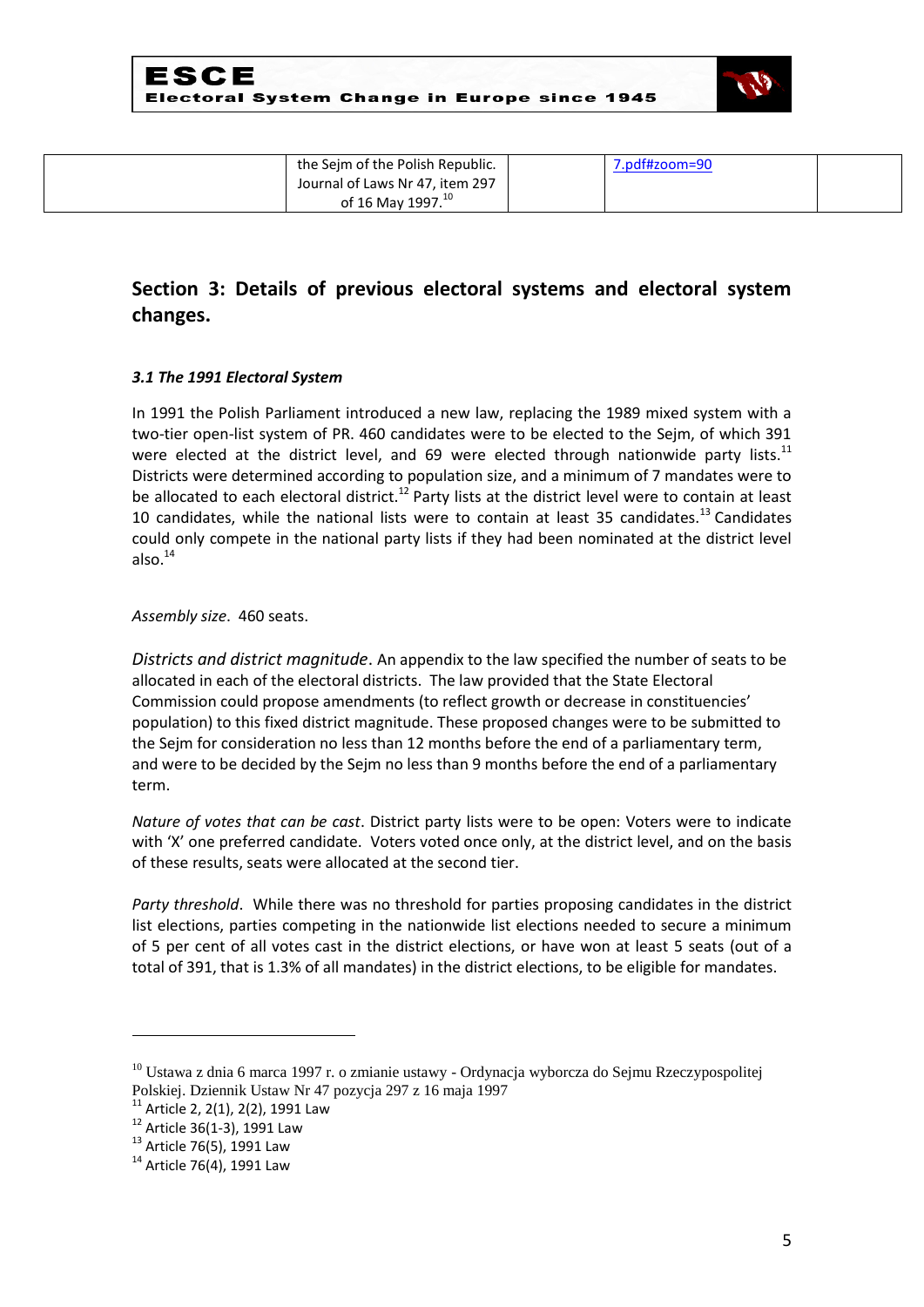

*Allocation of seats to parties at the lower tier*. Seats were allocated according to what equates with the Hare quota, although the procedure described in the law differs slightly, in that instead of successively allocating seats according to a quota, the number of seats to be allocated was devised directly by applying a formula. In terms of outcome and remainders, however, the formula and quota procedure amount to precisely the same in practice. First, the total number of votes cast for each party was to be multiplied by the number of available mandates in each district and then the resultant product was to be divided by the total number of votes cast in each respective district. This quotient was then to be rounded up to the nearest whole number, and on this basis seats were to be allocated. In the event that some mandates remained unallocated, then these were to be awarded to those parties with the largest remainders [before the number had been rounded up], with equal consideration to those parties that had not already been allocated seats. In the event that more mandates were allocated to a party than there were candidates, then these were to be allocated to the party/parties, with the highest quotient(s). Coalitions were to be allocated mandates on the same basis as parties.

*Allocation of seats to parties at the upper tier*. The law provided that these 69 mandates were to be allocated according to a modified form of Sainte-Laguë (Millard). The formula began with 1.4 instead of 1, therefore the divisors were 1.4, 3, 5, 7 (etc.). By applying the divisor of 1.4 instead of 1, the overall effect is to reduce the chances that the smallest parties would secure seats. A further provision also reduced the chances for smaller parties: In the event that divisors were to produce the same quotients across parties, then the party that was to be allocated the mandate was to be the one that had secured the most votes in the nationwide party list elections. In the event that the parties in question each received the same number of votes in the party list elections, then the seat was to be allocated to the party that had gained the most mandates in the electoral district elections. If more mandates were to be allocated to a party than candidates on their party list, then these seats were to be awarded to other parties with the highest quotients.

*Allocation of seats to candidates*. Seats awarded to a party were to be allocated to candidates according to their ranking when preference votes had been taken into account. In the event that two candidates were to receive the same number of preference votes, then the candidate placed higher on the list by the Party was to win the seat. Evidently, therefore, the method of candidate selection relies entirely on the electorate's preferences, except in the case of a tie-breaker. National party lists were entirely closed: seats were to be allocated according to the order in which the party had ranked candidates, excluding, of course, those that had won mandates in the district elections.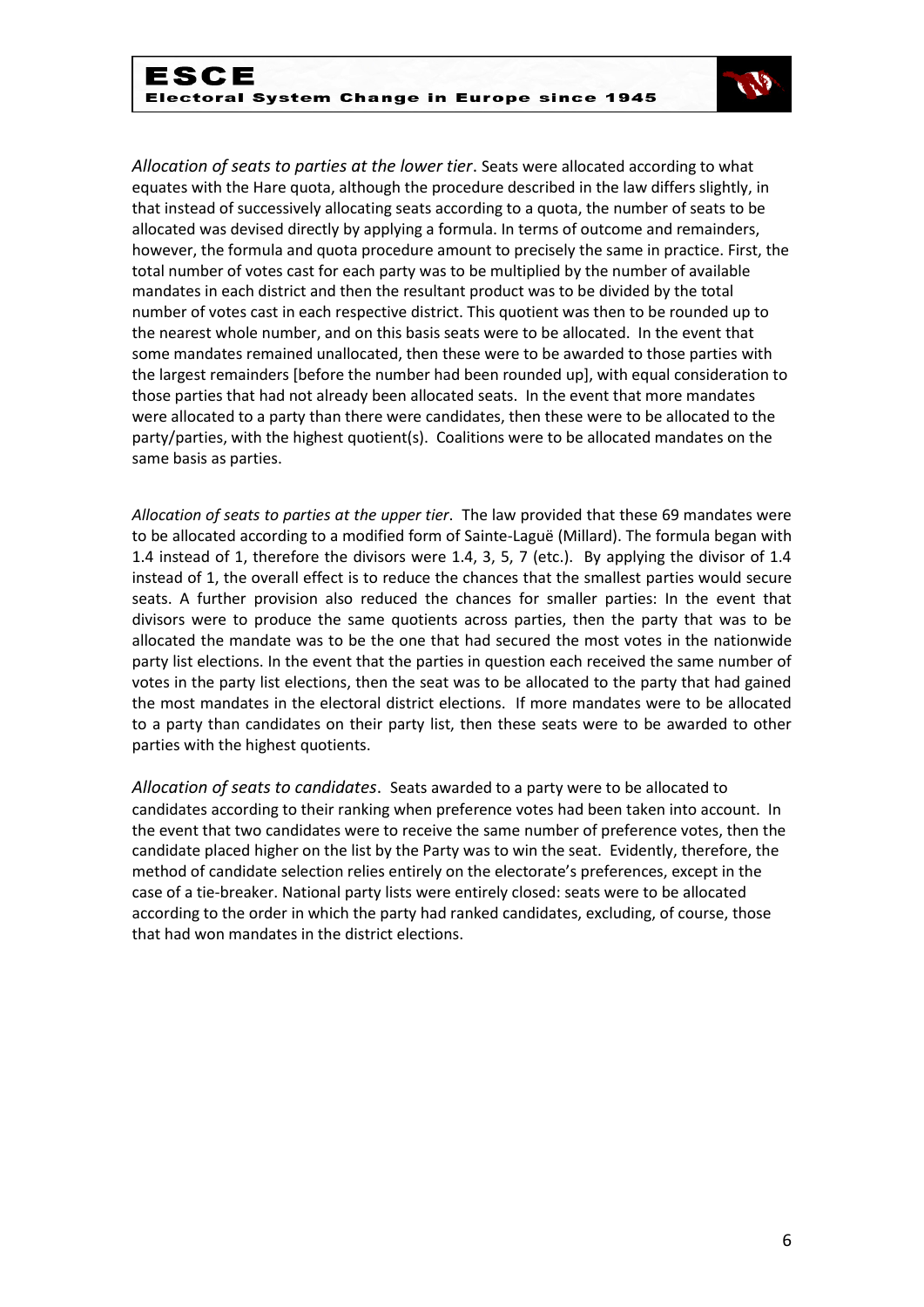

| Electoral district                     |        |
|----------------------------------------|--------|
|                                        | 1991   |
| 1. Capital city of Warsaw              | 17     |
| region<br>2.<br>Warsaw                 | 8      |
| (województwo)                          |        |
| 3. Płock region                        | 10     |
| 4. Łódź region                         | 12     |
| 5. Piotrków region                     | 7      |
| 6. Konin region                        | 9      |
| 7. Radom region                        | 8      |
| 8. Kielce region                       | 11     |
| 9. Częstochowa region                  | 8      |
| 10. Opole region                       | 10     |
| 11. Wrocław region                     | 12     |
| 12. Wałbrzych region                   | 8      |
| 13. Jelenia Góra region                | 11     |
| 14. Zielona Góra region                | 11     |
| 15. Kalisz region                      | 7      |
| &<br>16.<br>Toruń<br>region            | 11     |
| Włocławek region                       |        |
| 17. Bydgoszcz region                   | 11     |
| 18. Poznań region                      | 14     |
| 19. Gorzów region                      | 10     |
| 20. Szeczecin region                   | 10     |
| 21. Koszalin region & Słupsk           | 9      |
| region                                 |        |
| 22. Gdańsk region                      | 15     |
| 23. Olsztyn region & Elbłąg            | 13     |
| region                                 |        |
| 24.<br>Ciechanów<br>region,            | 12     |
| Ostrołęka region & Łomża               |        |
| region                                 |        |
| 25.<br>&<br>Białystok<br>region        | 12     |
| Suwałki region                         |        |
| 26. Siedlce region & Biała             | 10     |
| Podlaska region                        |        |
| 27. Zamość region & Chełm              | 7      |
| region                                 |        |
| 28. Lublin region                      | 10     |
| 29. Rzeszów region                     | 13     |
| 30. Krosno region & Przemyśl           | 9      |
| region                                 |        |
| 31. Nowy Sącz region                   | 7<br>7 |
| 32. Tarnów region                      | 13     |
| 33. Kraków region<br>34. Bielsko Biała | 9      |
|                                        | 10     |
| Katowice region<br>35.<br>[East:       |        |

## Table 2: Allocation of seats at district level in 1991

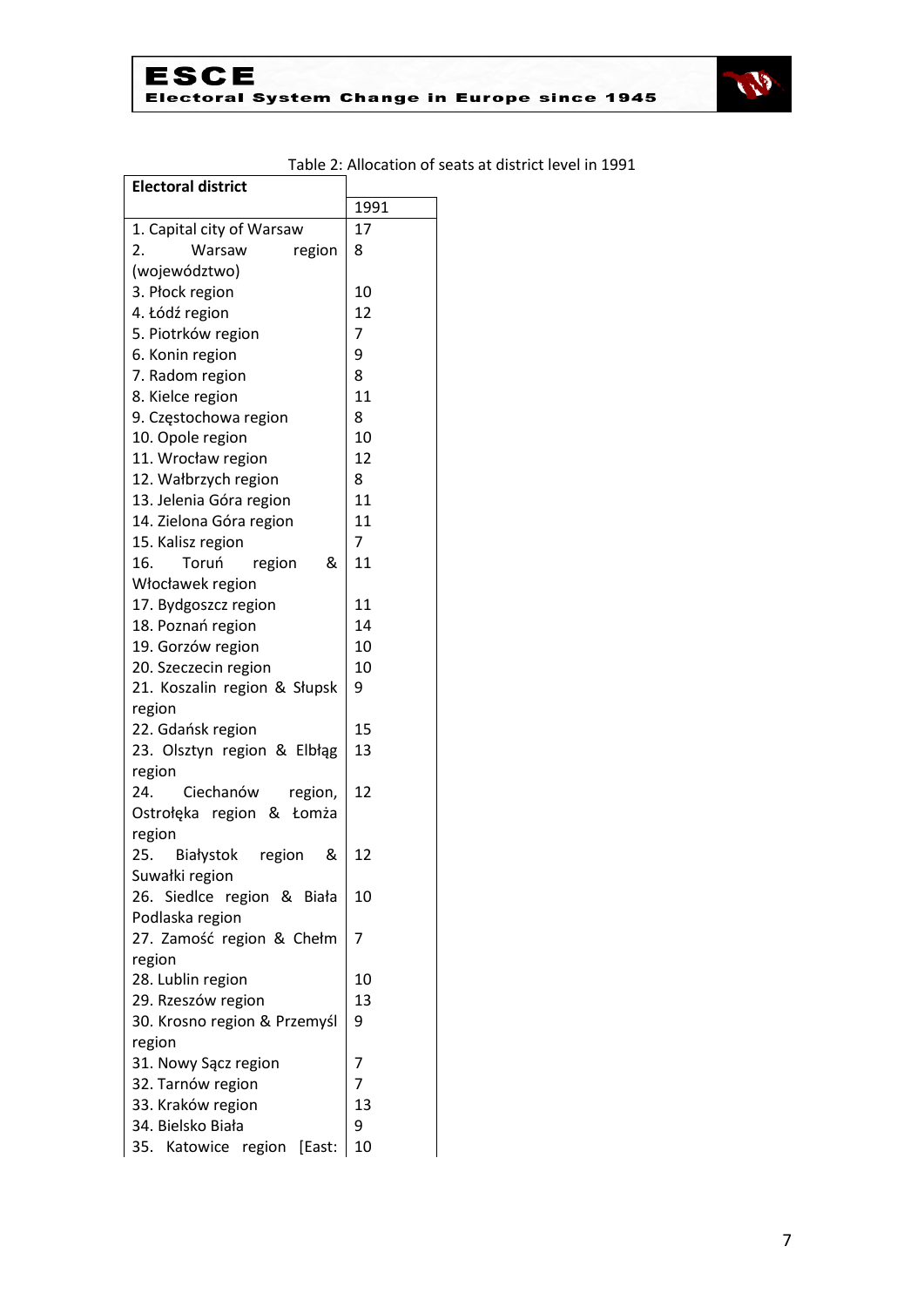



CEC HQ: Sosnowiec] 36. Katowice region [Central: CEC HQ: Katowice] 17 37. Katowice region [West: CEC HQ: Gliwice] 13

#### *3.2 The 1993 Electoral Reform*

*Districts and district magnitude*. The number of electoral districts was increased from 37 to 52 while the number of mandates, 391, remained the same. The law consequently amended the provision that each district would elect a minimum of 7 deputies, and instead provided that this was to be between 3 and 17. As before the precise magnitude for each district was fixed in the appendix to the law. This significantly reduced the average district magnitude from 10.6 to 7.5 (see Table 3, Poland district magnitude 1991-2011). The number of candidates that could be proposed on the district party lists was also changed: the minimum number of candidates was 3, which in most districts was considerably fewer than the number of seats to be contested. The maximum number of candidates was also reduced to a figure of twice the number of seats to be contested.

*Party threshold*. A new restriction was introduced, whereby only parties that secured at least 5 per cent of all votes cast (across the country) were to be allocated mandates in the district party list elections. For coalitions, this threshold was 8 per cent. Parties and coalitions were both required to secure at least 7 per cent of all votes cast in the district list elections to be eligible for mandates in the nationwide party list elections. Parties representing ethnic minorities were to be exempt from this restriction, provided they had registered as such before an election.

*Allocation of seats to parties at the lower tier*. The new law replaced the Hare quota with the d'Hondt formula for allocating mandates. This new law reflected the system in operation from 1918 until 1935, when the method for allocating mandates was the d'Hondt formula. Thus the total number of votes cast for a party was to be divided, successively, by the series of numbers 1,2,3,4, and seats allocated to those parties with the largest quotients. A slight change was introduced, whereby in the event mandates remained unallocated after the first tier of the elections, then these were to be added to the number of mandates for distribution at the second tier.

*Allocation of seats to parties at the upper tier*. In this tier, the formula for distributing seats was changed from modified Sainte-Laguë (Millard) to D'Hondt.

No other change.

#### *3.3 The 2001 Electoral Reform.*

In 2001 the law on elections to the Sejm was again redrafted, changing the formula for allocating seats from d'Hondt back to modified Sainte-Laguë. The second tier elections of 69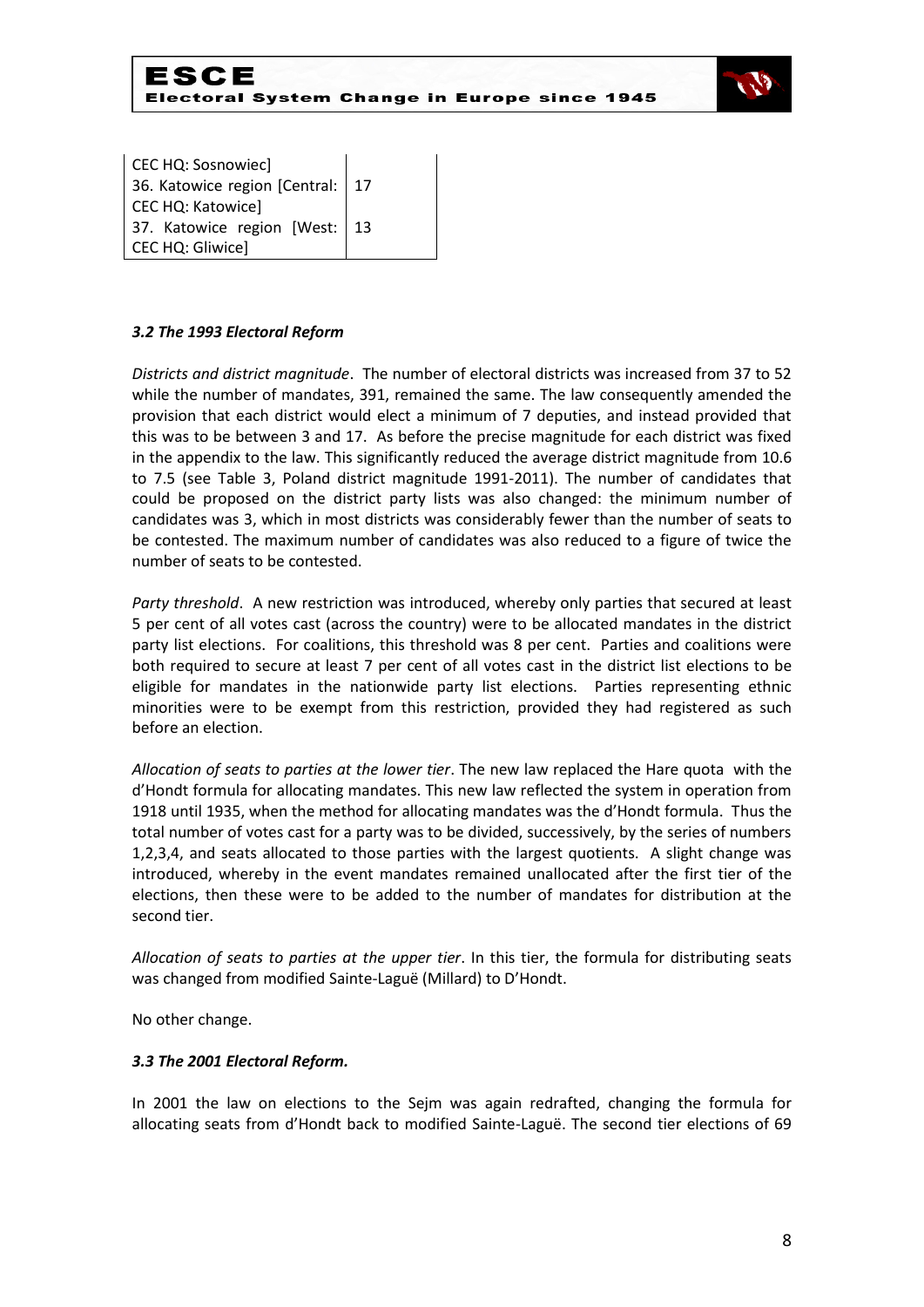

deputies in nationwide lists were scrapped and instead all 460 seats were to be contested through district lists.

*Districts and district magnitude*. Once again, the law provided that each district was to elect a minimum of 7 deputies.<sup>15</sup> The number of districts was reduced from 52 to 41 (see Table 3, Poland district magnitude 1991-2011). Parties were to propose on their lists no fewer than the number of seats to be contested in the district and a maximum of twice this figure.<sup>16</sup>

*Party threshold*. The same threshold that had applied to the first tier elections (5 per cent of all votes cast nationwide for parties and 8 per cent for coalitions) remained,<sup>17</sup> as did the exemption clause for parties representing ethnic minorities.<sup>18</sup> Whereas before there was provision for any unallocated seats to be transferred to the second tier, given that this was no longer possible, the new law added provision for reduced thresholds: In the event that none or only one of the parties/coalitions competing reached these thresholds, then the thresholds were to be reduced to 3 per cent and 5 per cent (of all votes cast nationwide) respectively.<sup>19</sup>

*Allocation of seats to parties at the lower tier*. The formula for allocating mandates was once again changed, this time from d'Hondt back to a modified form of Sainte-Laguë. The sequence of odd-numbered divisors was the same as in 1991, with the first divisor raised to 1.4. In the event that quotients for parties were the same and there were insufficient mandates for all, the parties that had received the most votes, nationwide, were to receive the mandate in question. In the event that parties received the same number of votes nationwide, then the party that received more widespread support in more electoral districts was to be allocated the mandate. The same system of preference voting remained, whereby voters could indicate one candidate they preferred from the list and candidates were allocated seats according to this ranking. In the event that two candidates from the same party list were to receive the same number of votes, then the law provided that the candidate with more votes in more electoral wards within the constituency was to be allocated the seat. In the event that this figure was also the same, then lots would be drawn to determine the outcome.

No other change.

#### *3.4 The 2002 Electoral Reform*

*Allocation of seats to parties at the lower tier*. The formula for allocating mandates was again changed back from modified Sainte-Laguë to d'Hondt, requiring that the number of votes cast for each party should be successively divided by 1,2,3,4 etc. and the parties with the highest quotients were to receive mandates.

No other change.

**.** 

 $15$  Article 136(2), 2001 Law

<sup>16</sup> Article 143(2), 2001 Law

<sup>&</sup>lt;sup>17</sup> Article 133, 2001 Law. The provision regarding the 7 per cent threshold for participation in the second tier elections was no longer relevant.

<sup>18</sup> Article 134, 2001 Law.

 $^{19}$  Article 135, 2001 Law